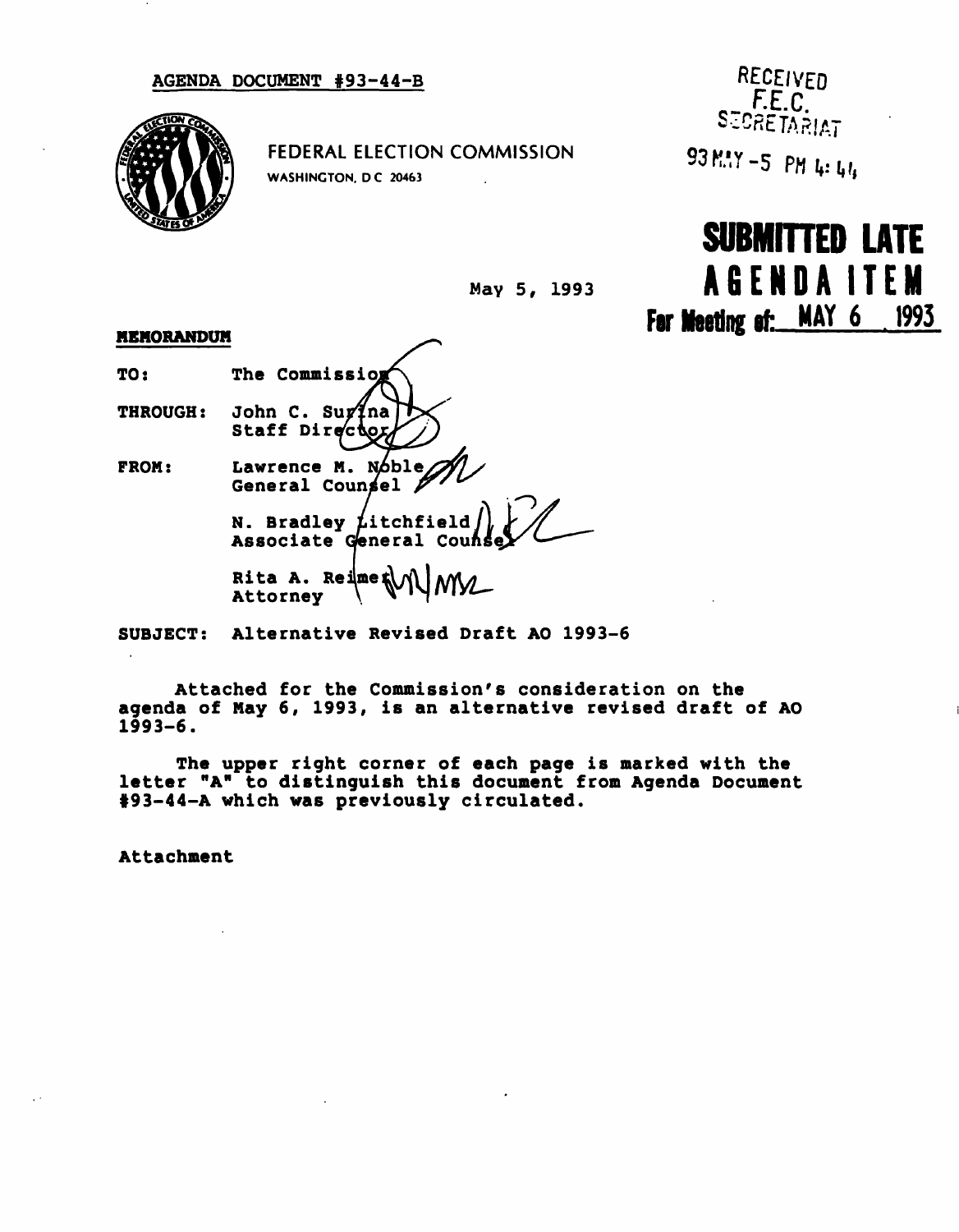## ADVISORY OPINION 1993-6

J. Breck Tostevin, Treasurer Citizens for Congressman Panetta Post Office Box 2703 Monterey, CA 93940

## Dear Mr. Tostevin:

This responds to your letters dated March 15 and 25, 1993, that request an advisory opinion concerning application of the Federal Election Campaign Act of 1971, as amended ("FECA" or "the Act"), to certain uses of campaign funds by Citizens for Congressman Panetta ("the committee"), the authorized campaign committee of Leon E. Panetta.

 $H<sub>1</sub>$ 

RECEIVED F.E.C. SECRETARIAT

93 MAY 5004 4:44

You are the treasurer of the committee, which was designated as Mr. Panetta's principal campaign committee for the 1992 election cycle. Mr. Panetta served as a Member of Congress from January 1977 (the 95th Congress) through January 21, 1993 (a portion of the 103d Congress). He is currently Director of the Office of Management and Budget ("OMB").

You ask whether committee funds received during the 1992 election cycle may lawfully be used for certain purposes.1/ These include: (1) hotel lodging in Washington, D.C., for two weeks surrounding President Clinton's inauguration on

I/ The committee's most recent report includes activity through December 31, 1992 and indicates that it has \$100,773 in cash on hand and \$2930 in outstanding debts and obligations. The committee also reported total receipts of \$280,134 and total disbursements of \$396,295 for calendar year 1992; its reported cash on hand January 1, 1992, was \$216,923.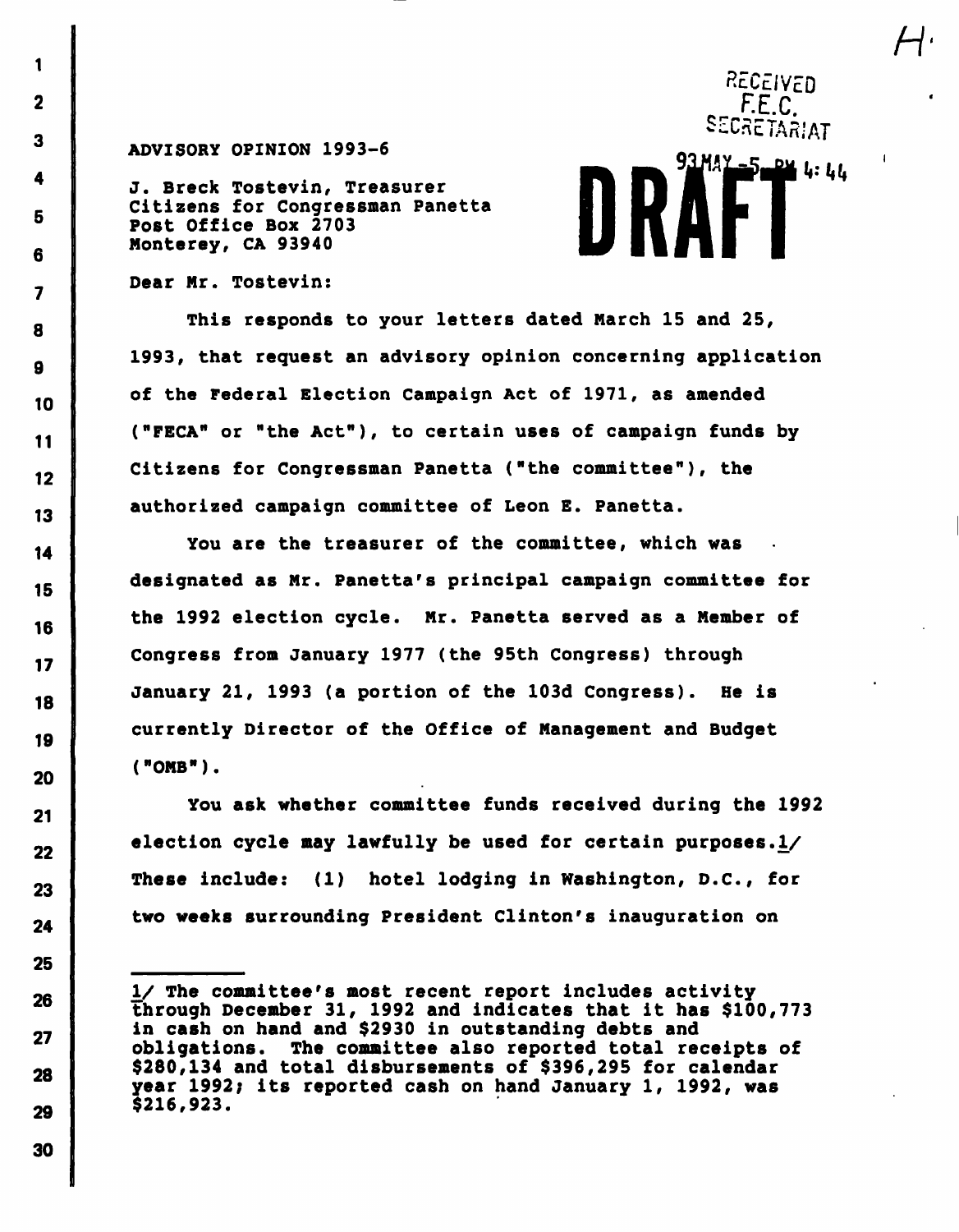1

 $\overline{\mathbf{2}}$ 

 $\mathbf{r}$ 

4

5

6

 $\overline{\mathbf{z}}$ 

8

9

10

 $11$ 

 $12<sub>2</sub>$ 

13

14

15

 $17$ 

18

19

20

 $21$ 

22

23

24

25

26

27

**28** 

January 20, 1993; (2) transportation to and from political party events in Mr. Panetta's former congressional district; (3) certain payments to non-profit tax exempt organizations; (4) salaries of those hired to prepare and file committee reports with the Commission; and (5) expenses incurred to maintain committee archives and for the storage of papers. These proposed expenditures will be considered in turn.

H

(1) Your letters state that, during the month of January, 1993, Mr. Panetta stayed with his family at a Washington, D.C. hotel for two weeks during the presidential inaugural period. (His family does not reside in the Washington, D.C. area.) On January 21, 1993, Nr. Panetta resigned from the office of U.S. Representative in order to be sworn in to his current position. The swearing in occurred on January 22, 1993. He remained with his family at the same hotel until January 29, 1993.

You explain that, prior to his being sworn in as Director of OMB, Mr. Panetta shared a rented townhouse with three other Members of Congress. Because the OMB legal counsel advised Mr. Panetta that a conflict of interest would arise if he were to continue to reside with members of the legislative branch, Mr. and Mrs. Panetta immediately began to look for other permanent living arrangements for him. Mr. Panetta was able to move to new housing on January 29, 1993, when he vacated his lodging at the hotel.

You further explain that Mr. Panetta was required to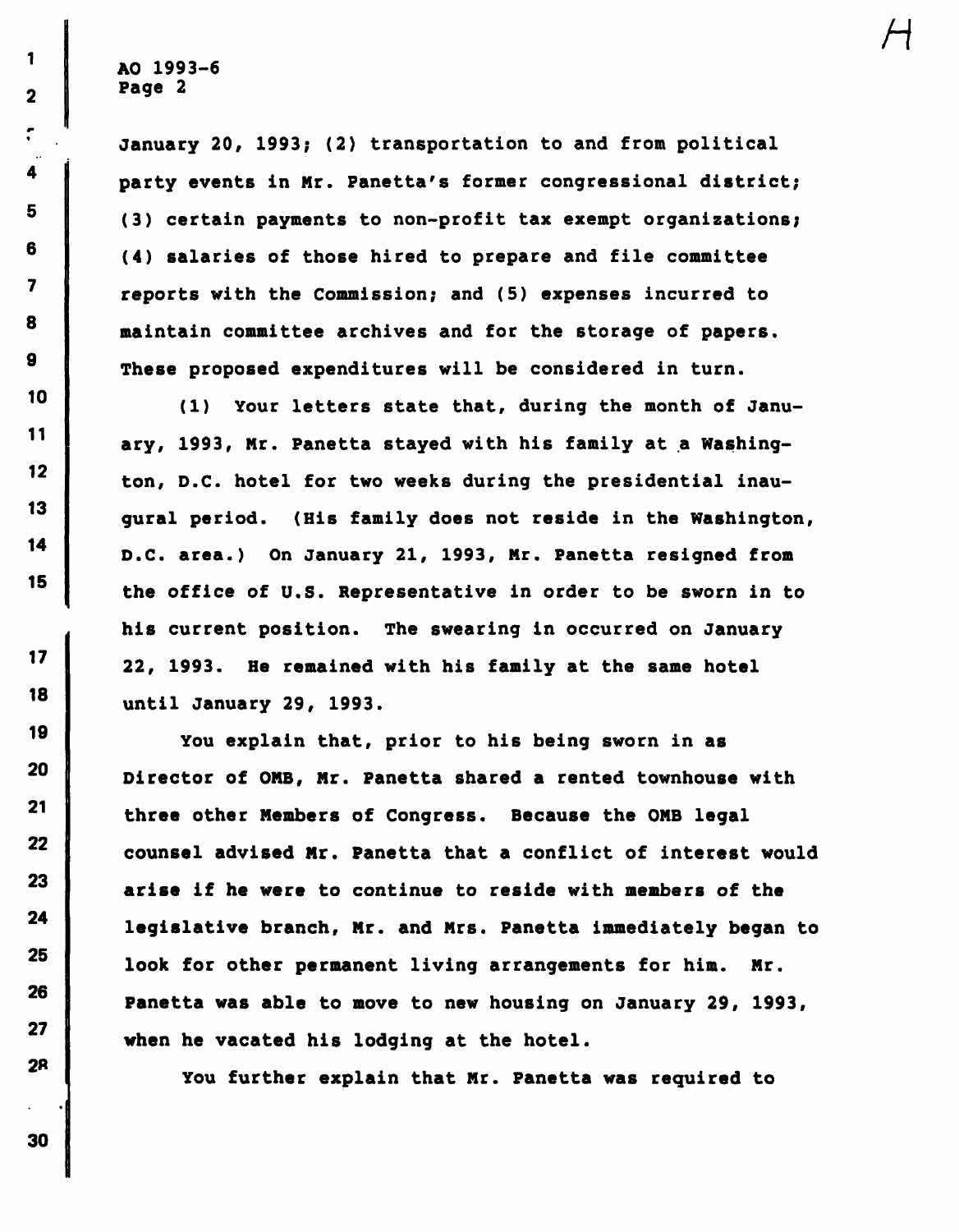1

 $\overline{2}$ 

 $\overline{\mathbf{3}}$ 

4

5

6

 $\overline{\mathbf{z}}$ 

8

9

10

 $11$ 

 $12<sup>°</sup>$ 

 $13<sub>1</sub>$ 

14

15

16

 $17$ 

18

19

20

21

22

23

24

25

26

27

28

29

vacate his office in the House of Representatives when he was sworn in as Director of OMB, that is, on January 22, 1993. He was not provided with transitional office space either by President Clinton's transition office or by OMB before his nomination as Director of ONB was confirmed.

The hotel space where Mr. Panetta stayed afforded him office space during the transition in order to hold necessary meetings, as well as to have space in which to work during the transition period. This work included both OMB work, final elements of work from his congressional office, and work on the logistics of the move from the congressional office to OMB. Since Mrs. Panetta, as the unpaid district administrator for Mr. Panetta for 16 years, was quite familiar with his office files and systems, she worked with him "on the closure of the congressional office" and on his transition to OMB. The hotel space was also used to entertain and meet with residents of the 17th Congressional District of California who visited Washington, D.C. during this two week time-frame.

You ask whether the committee may pay the costs of the hotel space for the second week of use, i.e., from January 22 through January 29, 1993. As of January 22, Mr. Panetta no longer qualified as a holder of or candidate for Federal office. However, the space was used in part to wind down congressional business and to entertain constituents from Mr. Panetta's congressional district.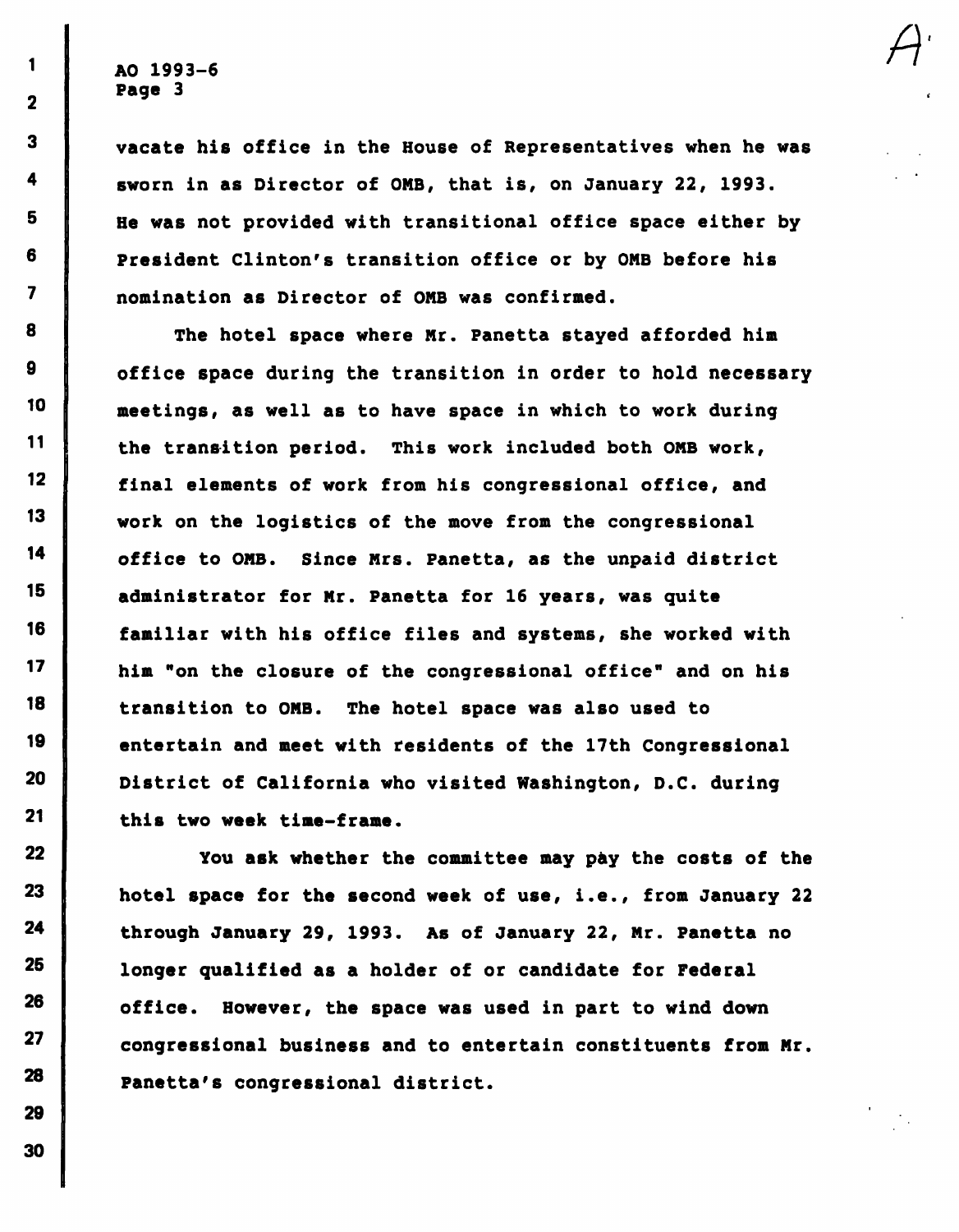1

 $\overline{\mathbf{2}}$ 

4

5

6

7

8

9

10

11

12

13

14

15

17

18

19

20

21

 $22$ 

23

24

25

26

27

 $2<sup>8</sup>$ 

Several provisions of the Act and Commission regulations are applicable to the proposed uses of committee funds. Firstly, the disclosure provisions contemplate that authorized candidate committees will make payments "to meet a candidate or committee operating expense" and for "any other disbursements." 2 U.S.C. S\$434(b)(5)(A), 434(b)(4)(G), 434(b)(6)(A). Secondly, the Act, 2 U.S.C. S439a, regulates the "Use of contributed amounts for certain purposes" and states:

 $\overline{\mathcal{H}}$ 

Amounts received by a candidate as contributions that are in excess of any amount necessary to defray his expenditures, and any other amounts contributed to an individual for the purpose of supporting his or her activities as a holder of Federal office, may be used by such candidate or individual, as the case may be, to defray any ordinary and necessary expenses incurred in connection with his or her duties as a holder of Federal office, may be contributed to any organization described in section 170(c) of title 26, or may be used for any other lawful purpose, including transfers without limitation to any national, State, or local committee of any political party; except that no such amounts may be converted by any person to any personal use, other than to defray any ordinary and necessary expenses incurred in connection with his or her duties as a holder of Federal office.

Under this language, a narrow exception to the "personal use" prohibition is carved out for "defray[ing] any ordinary and necessary expenses incurred in connection with . . . duties as a holder of Federal office." However, "Federal office" for purposes of the FECA is defined as "the office of President or Vice President, or of Senator or Representative in, or Delegate or Resident Commissioner to, the Congress."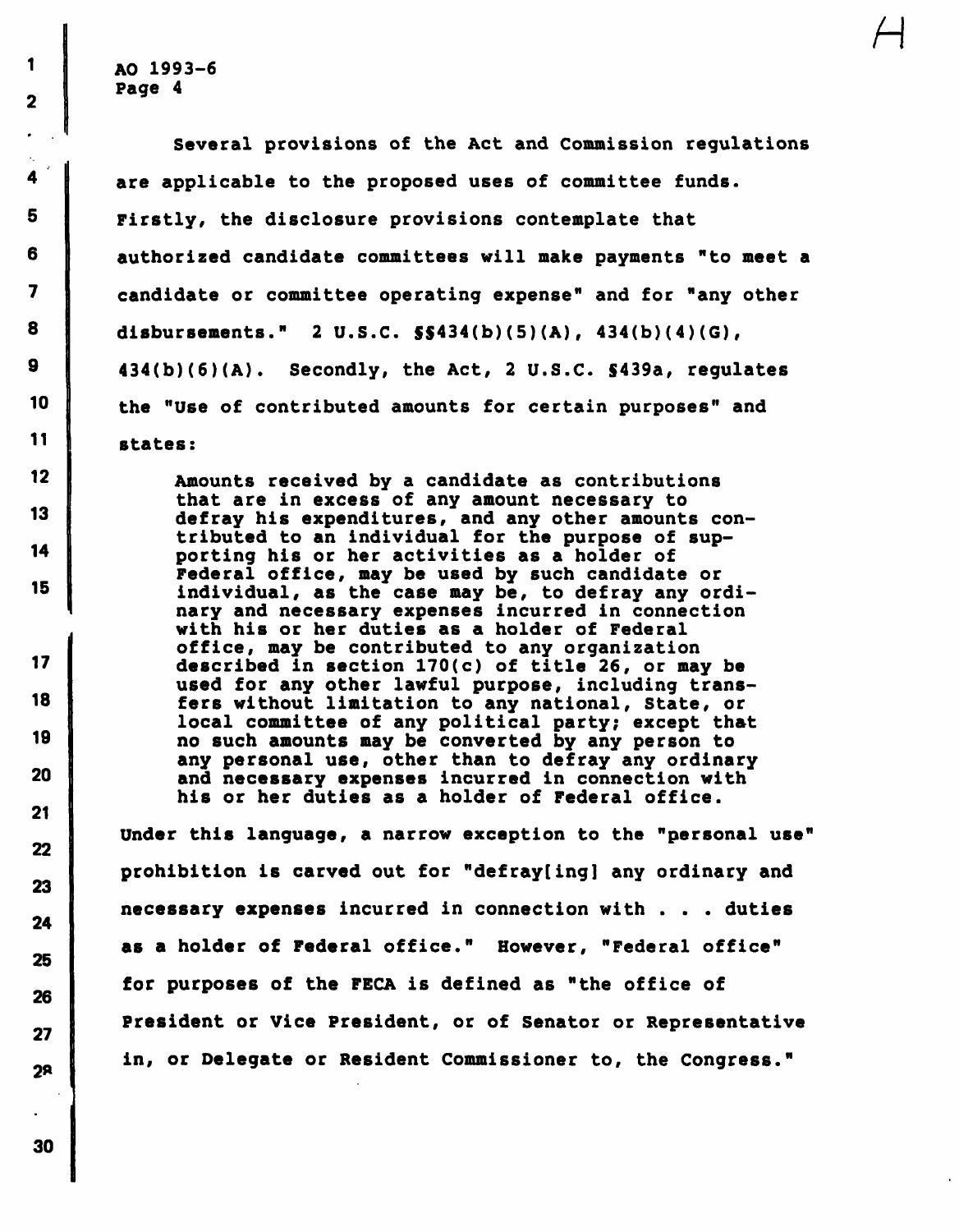2 U.S.C. \$431(3), 11 CFR 100.4. Thus Nr. Panetta's current position, Director of OMB, is not considered a "Federal office" for purposes of 2 U.S.C. \$439a.

Commission regulations define the phrase "excess campaign funds" to mean "amounts received by a candidate as contributions which he or she determines are in excess of any amount necessary to defray his or her campaign expenditures." 11 CFR 113.l(e). The Commission notes that Mr. Panetta was a Member of Congress on January 8, 1980. Had he not served in the 103d Congress, he would have qualified as a "grandfathered" Member and thus been eligible to convert excess campaign funds to personal use.2/ His service in the 103d Congress means that he no longer qualifies under the "grandfather" provision and therefore may not convert any "excess campaign funds" to personal use.

The question thus becomes which of the proposed expenditures are permissible under the Act, and which would be prohibited pursuant to the personal use ban of 2 U.S.C. \$439a. If the use of committee funds for the proposed

1

 $\mathbf{2}$ 

 $\overline{\mathbf{3}}$ 

<sup>2/</sup> The Federal Election Campaign Act Amendments of 1979, Pub. L. 96-187, amended 2 U.S.C. \$439a to prohibit any candidate or Member of Congress not in office on January 8, 1980 from converting any excess campaign funds to personal use, but allowed uses of such funds for the purposes set out in the statute. The Ethics Reform Act of 1989, Pub. L. 101-104, further amended this section to prohibit any Member of Congress who serves in the 103d or a later Congress from converting excess campaign funds to personal use as of the first date of such service. Mr. Panetta was sworn in as a Member of the 103d Congress on January 5, 1993.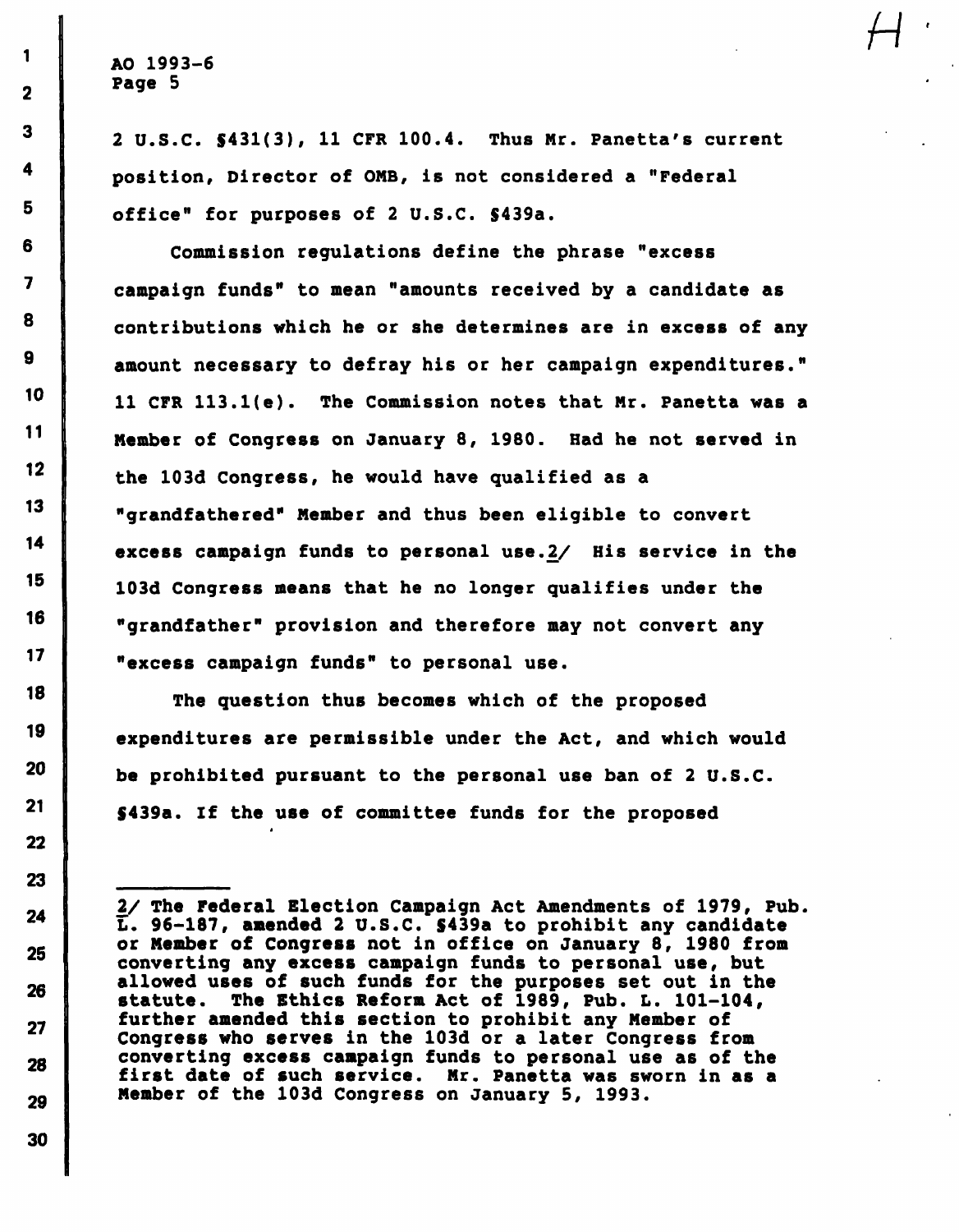1

2

4

5

6

 $\overline{\mathbf{z}}$ 

8

9

10

11

 $12<sup>°</sup>$ 

13

14

15

 $17$ 

18

19

20

 $21$ 

 $22$ 

23

24

25

26

27

28

purposes does not constitute a "personal use" and is not otherwise "unlawful," it is permissible under the statute. A

 $\mathbf I$ 

 $\mathbf{I}$ 

In several past advisory opinions the Commission has indicated that some payments by a principal campaign committee would constitute permissible operating expenditures while others would be a prohibited personal use of campaign funds. See Advisory Opinion 1988-13 and opinions cited therein.

In Advisory Opinion 1980-138 the Commission concluded that payment of living expenses of a senator-elect and his family would be impermissible because those expenses would have existed whether or not the senator-elect had been elected and such expenses were not merely "incidental" to his election.V In Advisory Opinion 1983-27 the Commission

3/ The Commission notes that Advisory Opinion 1980-113 considered, in part, the use of excess campaign funds to pay certain expenses of a State officeholder. The facts involved an elected State officeholder who was concurrently a Federal candidate in the 1980 Federal election cycle and proposed to use excess campaign funds "in carrying out his official State duties." The Commission viewed this use as a "lawful purpose" under the Act, and in doing so implicitly recognized that its regulations define an "office account" to include those established for an individual who was both a candidate for Federal office and who held an elected public office at the State level, or for one who held a Federal office as defined by the Act.  $11$  CFR  $113.1(b)$ ,  $113.1(d)$ . Such office accounts are no longer permitted for Members of either house of Congress, and since its issuance 12 1/2 years ago the Commission has never relied on this opinion for the proposition that excess campaign funds can be used for the expenses of holding any public office such as an appointed office in the Executive Branch of the Federal Government. Accordingly, the Commission expressly concludes here that Advisory Opinion 1980-113 is superseded to the extent it held that 2 U.S.C. S439a permits a former candidate for Federal office to spend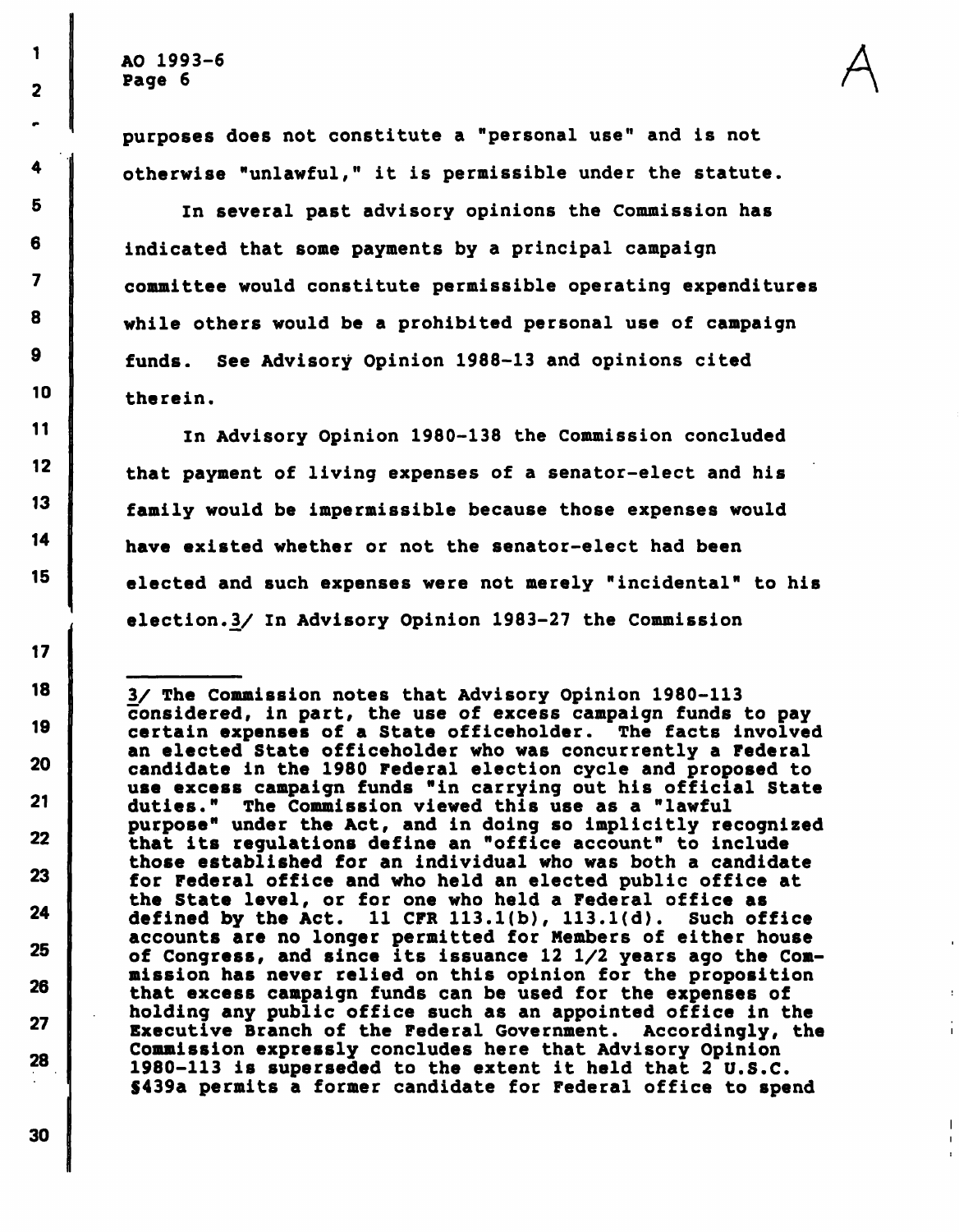1

 $\overline{2}$ 

 $\mathbf{3}$ 

4

5

6

 $\overline{\mathbf{z}}$ 

8

9

 $10$ 

11

 $12$ 

 $13<sup>°</sup>$ 

14

 $15<sub>1</sub>$ 

16

 $17$ 

18

19

20

 $\overline{1}$ 

indicated that a defeated House candidate could donate excess campaign funds to an educational foundation, but he "would not be permitted to receive any funds from [the foundation], including, but not limited to, any compensation, loans, awards, grants, or fellowships, until such time as [the foundation] has expended, for purposes unrelated to [his] personal benefit, the entire amount so donated." Only ordinary and necessary expenses incurred on behalf of the foundation as chairman of the board of directors could be reimbursed to the former candidate. Similarly, in Advisory Opinion 1986-39, the Commission concluded that a defeated candidate's donation of excess campaign funds to a trust for a child would not be a prohibited personal use because it would "not benefit [him] in any apparent financial respect."

A

In Mr. Panetta's case, the space at issue was also used to provide lodging for himself and his family, and for start-up activities in connection with his new position at OMB. As already noted, in Advisory Opinion 1980-138, the Commission held that a non-grandfathered Senator-elect could not use campaign funds to pay personal living expenses incurred during the period between the election and the date he would assume his Senate office. Such expenses were considered as not "incidental" to the election since they

(Footnote 3 continued from previous page) campaign funds for expenses related to that person's position as a holder of State office or any office which is not a Federal office as defined in the Act.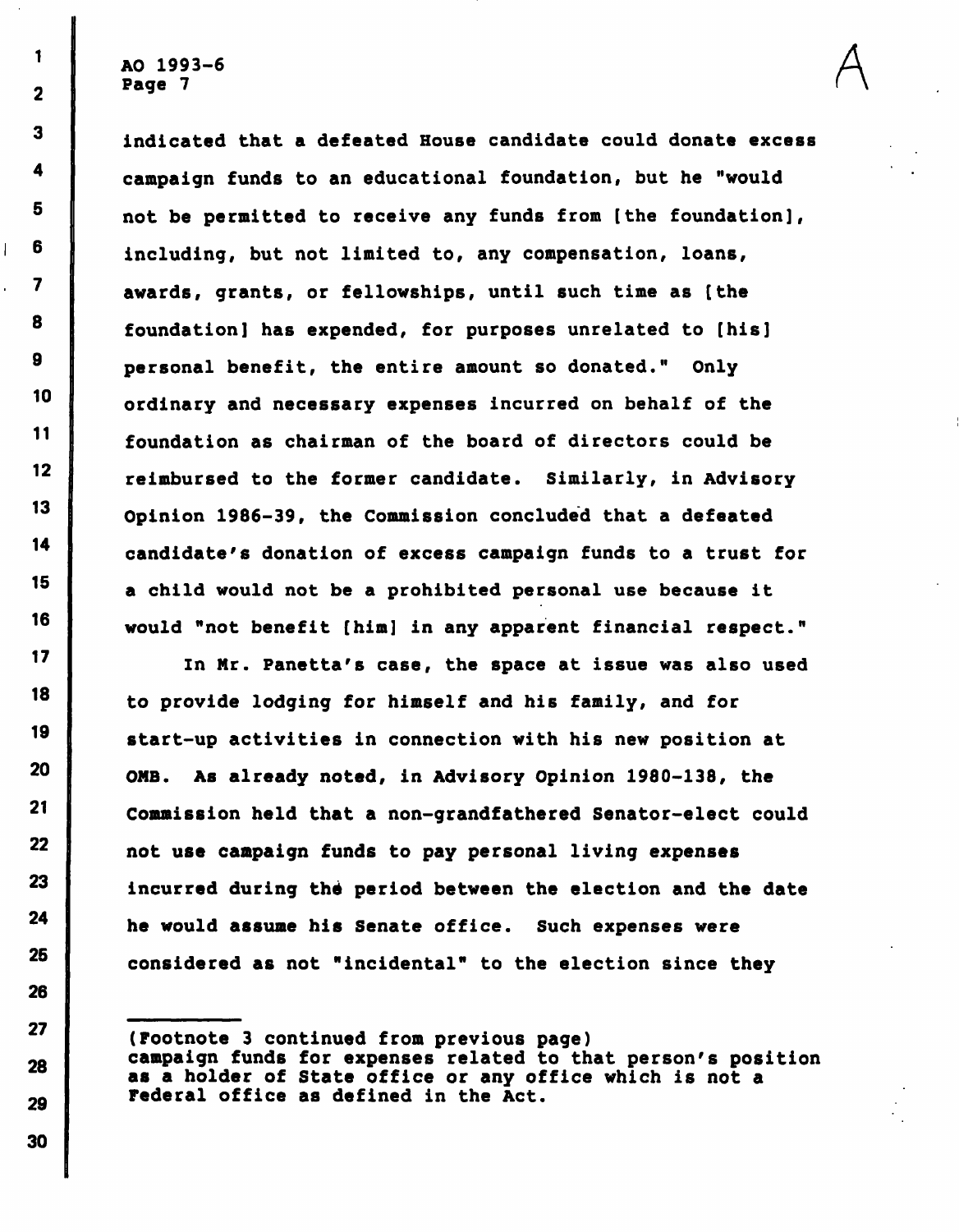1

 $\overline{\mathbf{2}}$ 

4

5

6

 $\overline{\mathbf{z}}$ 

8

9

10

11

 $12<sub>2</sub>$ 

13

14

15

 $17$ 

18

19

20

21

22

23

24

25

26

27

 $2P$ 

I

Ť

would exist regardless of the outcome.

Applying these precedents, the Commission concludes that the committee may pay for some portion of the cost of the hotel space used by Mr. and Mrs. Panetta for the period January 22-29, 1993. This conclusion reflects the use of this space by Mr. Panetta and by Mrs. Panetta, to the extent she assisted in this activity, to wind down Mr. Panetta's congressional duties. The percentage chosen should reflect the amount of time and hotel space devoted to these congressional duties, compared to that devoted to OMB duties and personal activities.

A

The Commission notes that these same precedents control disbursements from committee funds to pay for the initial week's cost, when the space was similarly used to lodge Mr. Panetta and his family, as well as to entertain constituents and for transition work on both congressional and OMB matters. Thus, the committee may use its funds to pay the percentage of Mr. Panetta's total hotel expenses for that week that reflects the amount of time and hotel space devoted by him and Mrs. Panetta to his congressional duties during this period.

(2) Your second question involves certain costs of travel by Mr. Panetta. You ask whether committee funds may be used to cover the costs of Mr. Panetta's travel to and from events such as a Democratic party event held in his former district to honor him for his past congressional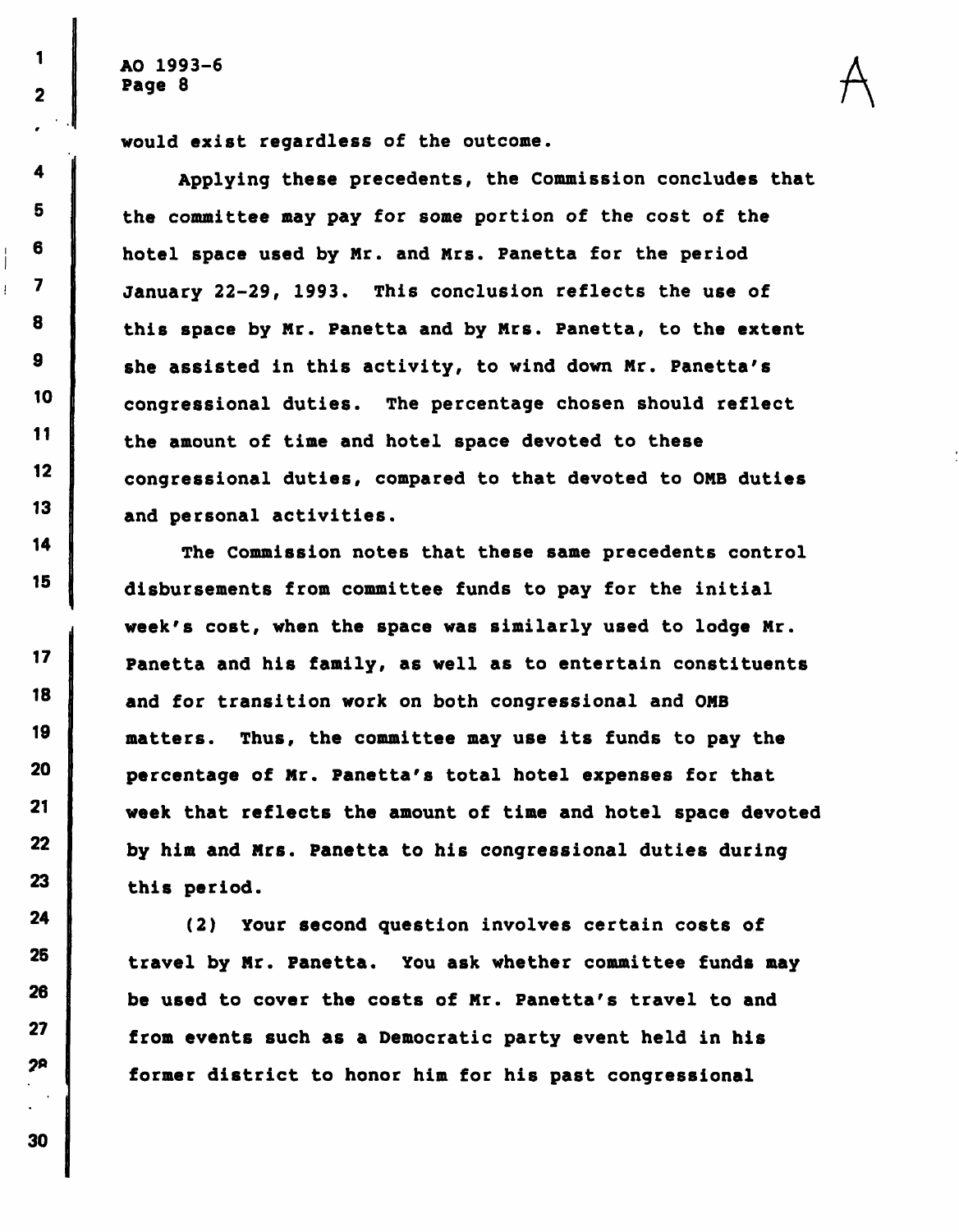AO 1993–6  $\Delta$ Page 9  $\sqrt{2}$ 

 $\mathbf{1}$ 

 $\overline{\mathbf{2}}$ 

3

4

5

6

 $\overline{\mathbf{z}}$ 

8

9

10

 $11$ 

 $12$ 

13

14

15

16

 $17$ 

18

19

20

 $21$ 

 $22<sub>2</sub>$ 

23

24

25

26

27

service.

The Act allows unlimited contributions or transfers of excess campaign funds to any national, State, or local committee of any political party. 2 U.S.C. S439a, 11 CFR 113.2(c). The Commission notes that the political party events at which Mr. Panetta is the honored guest (or speaker) may also be fundraisers for the party organization that invites him. Expenses incurred in connection with his attendance at such events (with or without a fundraising purpose) would qualify as contributions or donations to the appropriate party committee(s), and may be paid from excess campaign funds. The fact that the committee proposes to reimburse Mr. Panetta directly for these travel costs, instead of making a transfer to the hosting party committee for this purpose, does not alter the application of the Act in this situation. In either case the party committee would incur the same expenses (and realize the same benefit) incident to Mr. Panetta's appearance, and committee funds would be spent in the same amount to defray such expenses (and confer the same benefit).

There may be other situations, however, where Mr. Panetta's appearance is either not as an invited honoree or speaker at a political party event, or where he combines attendance at the party event and personal activity on the same trip. Based on the particular circumstances involved, expenses incurred for these trips could be characterized as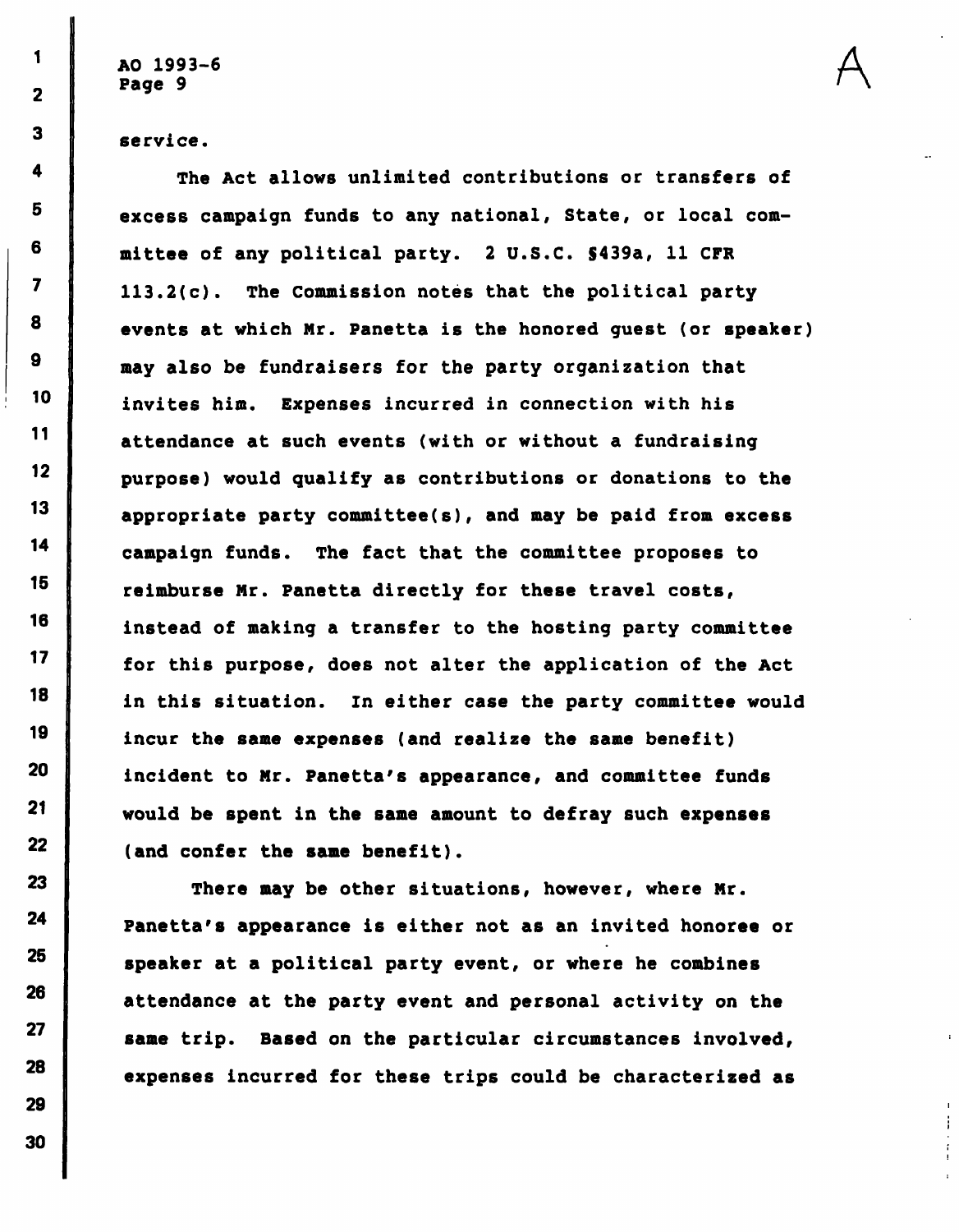1

 $\overline{\mathbf{2}}$ 

 $\ddot{\mathbf{4}}$ 

5

6

 $\overline{\mathbf{z}}$ 

8

9

10

11

 $12<sub>2</sub>$ 

 $13<sub>13</sub>$ 

14

15

 $17$ 

18

19

20

 $21$ 

22

23

 $24$ 

25

26

27

28

personal or mixed use.

If the trip is for mixed purposes, however, campaign funds may be used to pay no more than the transportation costs to and from the event, and any related lodging or per diem costs (generally no more than one day and/or one night per event). Expenses for the days Mr. Panetta spends on personal or other non-party activity cannot be paid out of campaign funds, because this would be a prohibited personal use of these funds.4/

(3) Your third question involves providing money to charitable non-profit organizations that are tax exempt under 26 U.S.C. S501(c)(3). You state the money would be used for such things as fundraising events, drives and membership fees.

The Act at 2 U.S.C. \$439a specifically states that excess campaign funds may be contributed to any organization described in \$170(c) of title 26. Since \$170(c) includes tax exempt S501(c)(3) organizations, excess campaign funds may be

<sup>4/</sup> The Commission notes that its campaign travel allocation regulations would not govern the situation you pose since Mr. Panetta is not a candidate for Federal office and since the described travel by him would not appear to be on behalf of any Federal candidate. See 11 CFR 106.3. Furthermore, the exemption for travel expenses on behalf of a political party committee is not implicated here since Mr. Panetta's expenses would be reimbursed by the committee and not paid from his personal funds. See 2 U.S.C. §431(8)(B)(iv), 11 CFR 100.7(b)(8).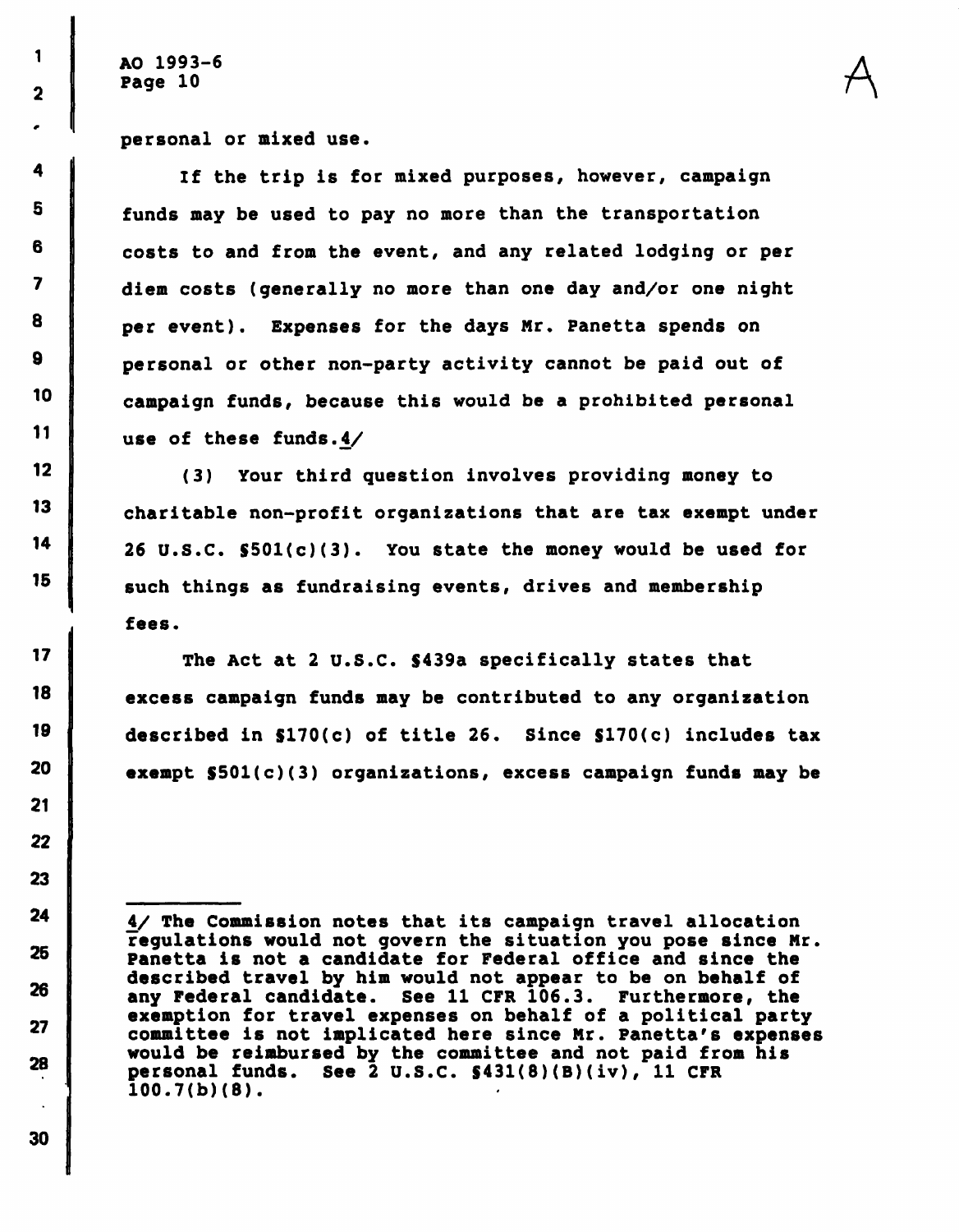AO 1993–6  $\overline{A}$ Page 11  $\qquad \qquad$ 

freely donated to such organizations. $5/$ 

The Commission concludes, however, that charitable contributions, as referred to in 2 U.S.C. S439a, does not include the payment of dues or other membership fees on behalf of a person who is not a Federal candidate or officeholder. Paying these dues or membership fees on behalf of Mr. Panetta, who is not a Federal candidate or officeholder under the FECA, would benefit him in an apparent financial respect and would be a personal use of committee funds in contravention of the Act. See Advisory Opinions 1986-39 and 1983-27.

(4) You next ask whether, since the "campaign remains intact," committee funds can be used to hire individuals to compile and complete the 1993 midyear report required under the Act. In its Informational Letter responding to Advisory Opinion Request 1976-101, the Commission specifically authorized the use of excess campaign funds to pay the costs incurred for "staff, headquarters, and supplies in order to file Federal Election Commission reports." The Commission here reiterates that it is appropriate to use campaign funds for this purpose. However, since you have not proposed or

30

1

 $\overline{2}$ 

S/ The Commission notes that some of your proposed recipients e.g., chambers of commerce, may not qualify as S501(c)(3) organizations. Donations to such other recipients may still qualify as transfers to \$170(c) organizations, while others would be permissible under the "any other lawful purpose" clause of S439a. However, tax treatment of'such contributions may differ from that accorded donations to  $$501(c)(3)$ organizations.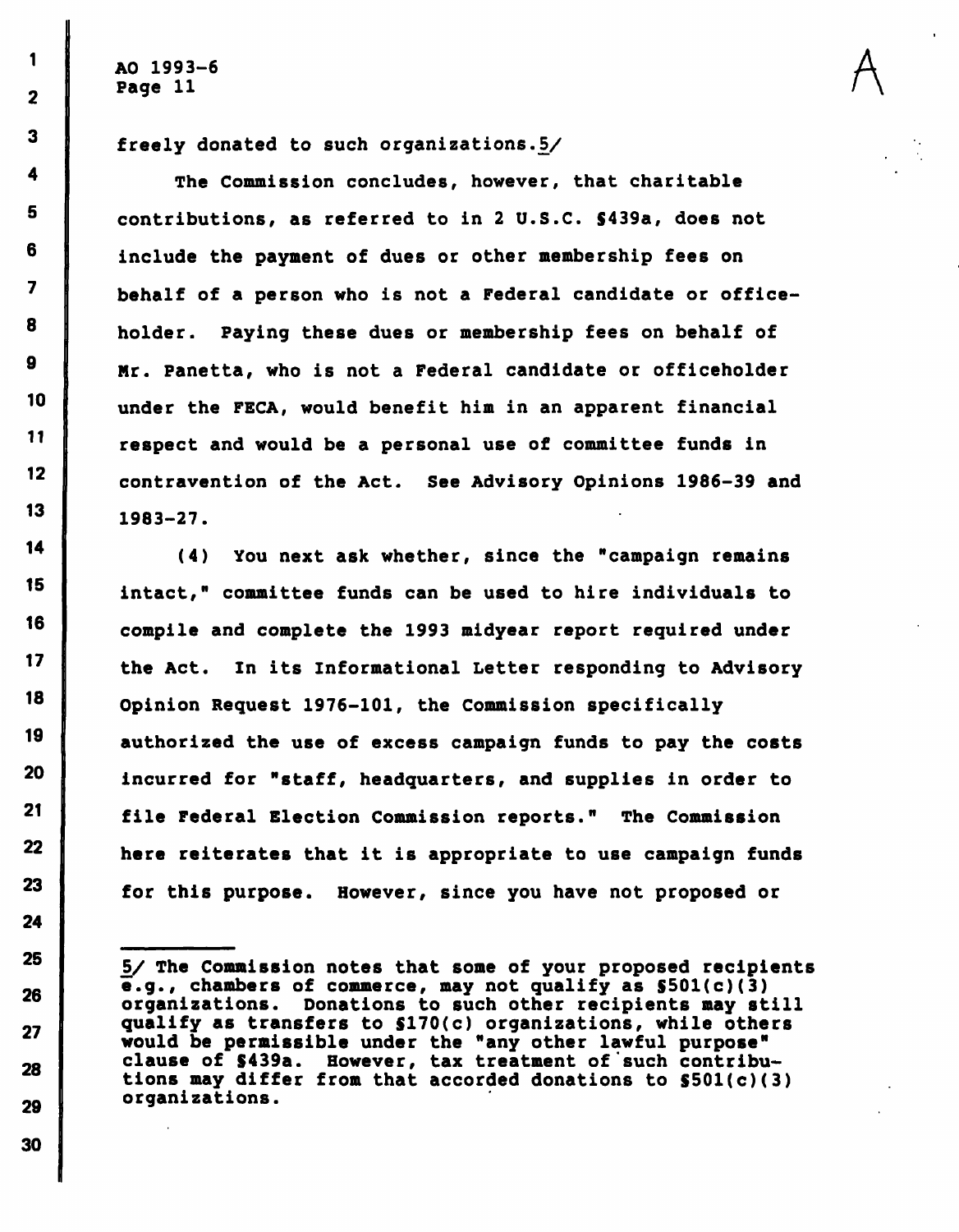4

5

6

 $\overline{\mathbf{z}}$ 

8

9

10

11

 $12<sub>2</sub>$ 

 $13$ 

14

15

 $17$ 

18

19

20

21

22

23

24

25

26

27

 $2<sup>o</sup>$ 

described any winding down or other committee activity beyond July 31, 1993, the filing date for the midyear report, the Commission does not reach any issues that may be raised if the committee's financial activity continues beyond that date.

(5) Your final question involves committee expenses incurred in maintaining campaign archiving and storage of papers, files and other materials, along with the telephone and clerical costs of winding down previous campaign activity.

The Commission concluded in Advisory Opinion 1978-43 that a former Member of Congress who had not sought re-election could use excess campaign funds to employ staff and pay "incidental expenses" for duties which were imposed by virtue of her having been a Member of Congress. While that opinion did not elaborate on what constitutes "incidental expenses" for this purpose, other Advisory Opinions, issued to Members who were making the transition into (rather than out of) office, provide some guidance in this area. These costs have been held to include such things as staff salaries, office supplies, rent, postage, telephone, and telegraph expenses. See Re: Advisory Opinion Request 1976-101, and Advisory Opinions 1980-138 and 1982-57. The circumstances raised in your request are comparable to those addressed in these opinions, and the Commission concludes that you may similarly use campaign funds to pay these costs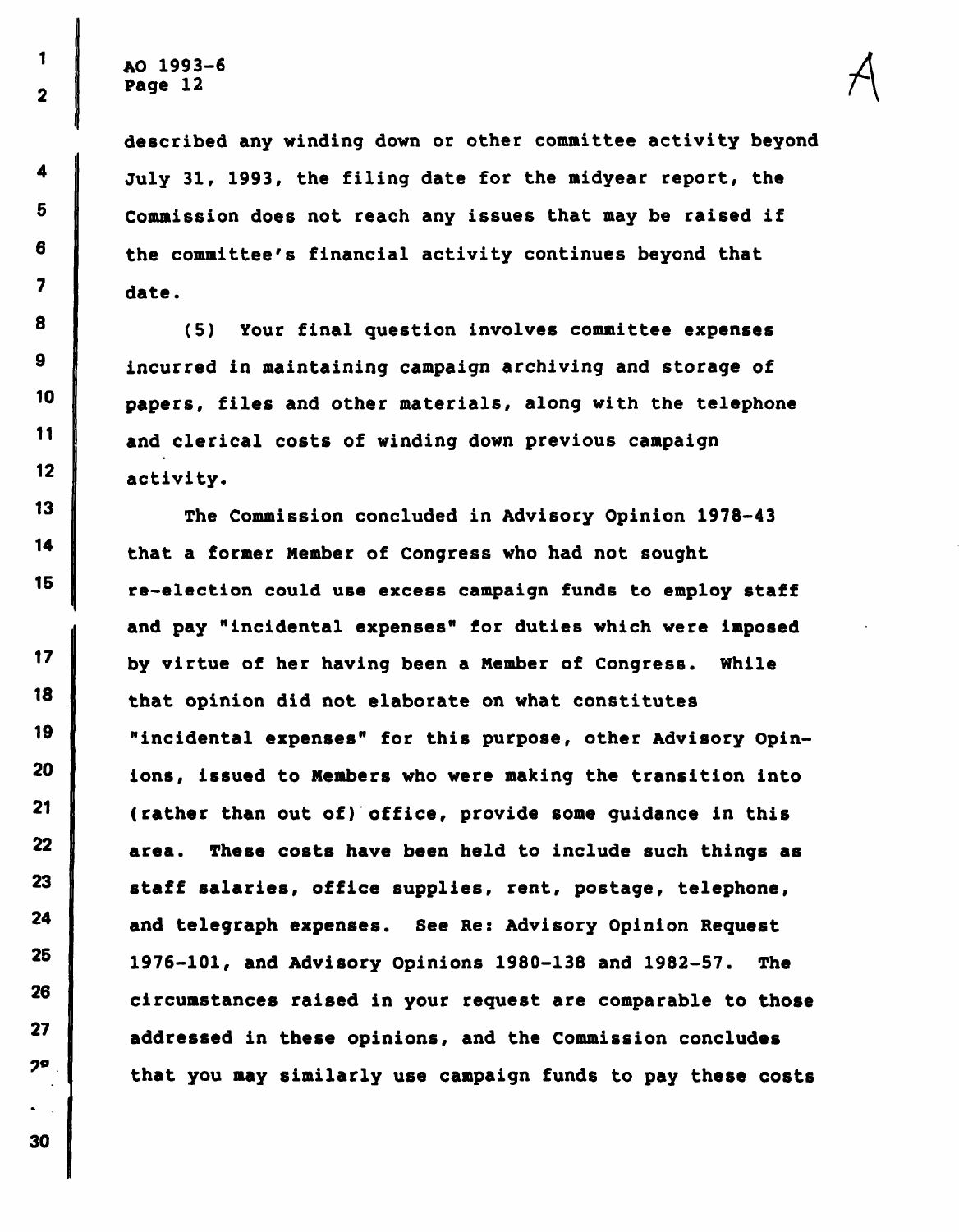1

 $\overline{\mathbf{2}}$ 

 $\overline{\mathbf{3}}$ 

4

5

6

 $\overline{\mathbf{z}}$ 

8

 $\mathbf{9}$ 

10

11

 $12<sub>2</sub>$ 

13

14

15

16

 $17$ 

18

19

20

 $21$ 

22

23

24

25

26

27

28

29

30

at least until July 31, 1993, the filing date for the 1993 midyear report. The Commission would need to review the facts and circumstances pertaining to committee activity after July 31 in order to consider whether further disbursements for similar purposes are permitted. Another advisory opinion request may be submitted to present any factual situation which arises at that time.

A

The Commission notes that all committee payments for those purposes allowed by this opinion are required to be reported by the committee as either other disbursements (for payments covered in questions one, two, and three), or as operating expenditures (for payments covered by questions four and five). 11 CFR  $104.3(b)(2)$ ,  $104.3(b)(4)(i)$ , 104.3(b)(4)(vi).

The Commission expresses no opinion as to the possible state and Federal tax ramifications presented by this request since those issues are not within its jurisdiction. For the same reason the Commission expresses no views as to the possible application of other Federal statutes or regulations to the proposed activity.